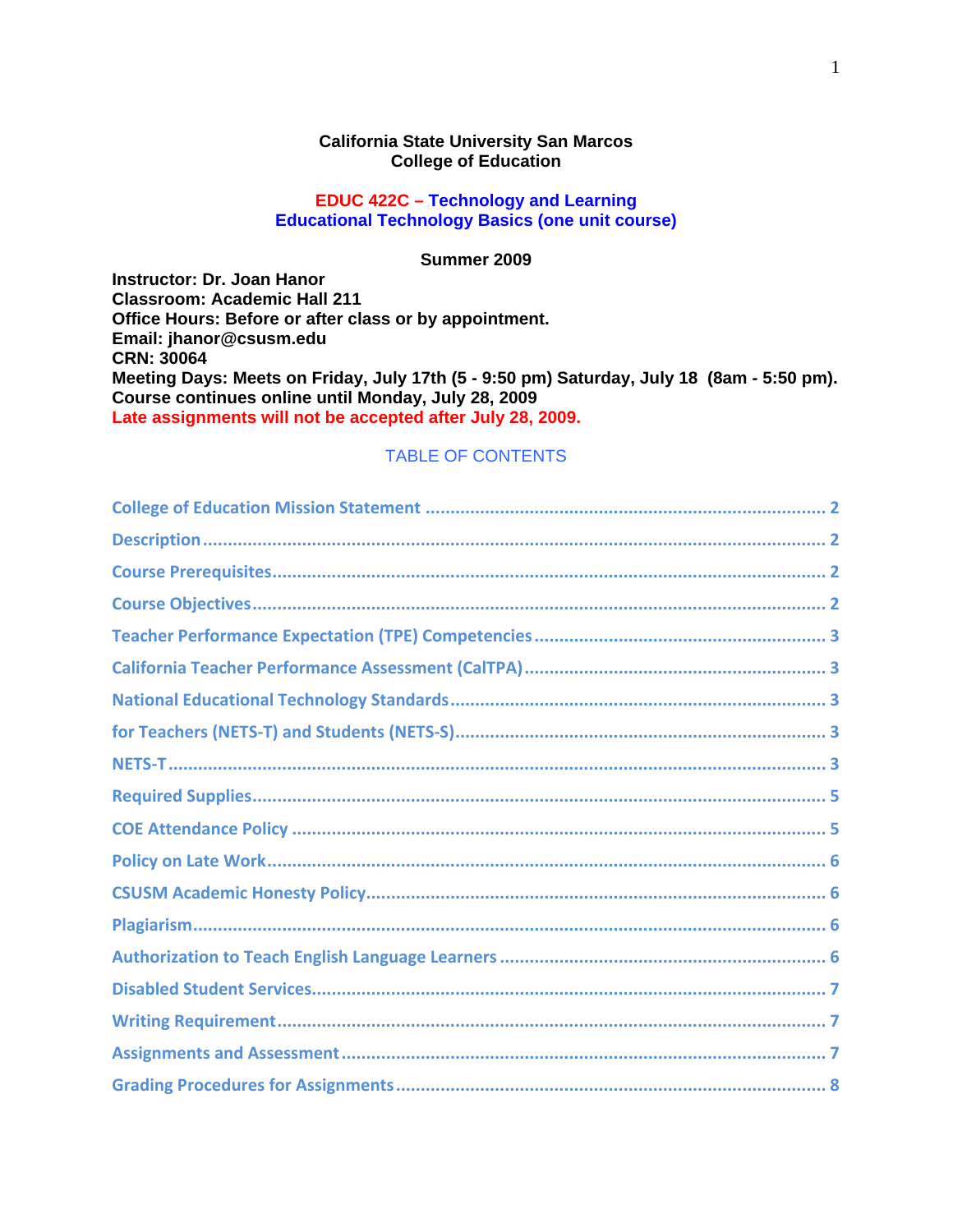## **College of Education Mission Statement**

 education by preparing thoughtful educators and advancing professional practices. We are The mission of the College of Education Community is to collaboratively transform public committed to diversity, educational equity, and social justice, exemplified through reflective teaching, life-long learning, innovative research, and ongoing service. Our practices demonstrate a commitment to student-centered education, diversity, collaboration, professionalism, and shared governance.

(Adopted by the COE Governance Community October, 1997)

### **Description**

This one-unit course partially fulfills the technology competencies as identified by the California Commission on Teacher Credentialing (CCTC) and the College of Education's Teacher Performance Expectations (TPEs) in technology, and is being considered for satisfying the Computer Integration Requirement (CIR) for the Liberal Studies Program. This course is designed for teacher candidates who have met the campus-wide Computer Competency Requirement (CCR) and anticipate entrance into the teacher preparation program.

This course sets the stage for addressing the standards in the credential program through exploration of Technology Operations and Concepts, Productivity and Professional Practice and Social Ethical, Legal and Human Issues. This course prepares teacher candidates to apply specific educational technology-based applications in methods courses for implementation in teaching and learning with students as well as to their own professional growth. When entering the teacher education program, College of Education faculty assume teacher candidates have competency in the applications covered in this course, and, therefore, will make assignments requiring teacher candidates to apply these skills. **Students are required to complete the additional two one-unit technology components of 422 (a and b) in addition to successful completion of this course or provide evidence through the waiver process posted on the College of Education web site.** 

# **Course Prerequisites**

The prerequisite for this course is completion of the campus-wide computer competency requirement. This can be fulfilled by successful completion of one of the following:

- Taking the CSUSM CCR assessment or equivalent course OR
- Completion of an approved computer literacy course at the community college level.
- Teacher assessment tool during  $1<sup>st</sup>$  class meeting.

## **Course Objectives**

Teacher candidates will demonstrate competency in:

A. Meeting the International Standards for Technology in Education I, and V as outlined by ISTE (NETS•T) and approaching the NETS-T standards II, III & IV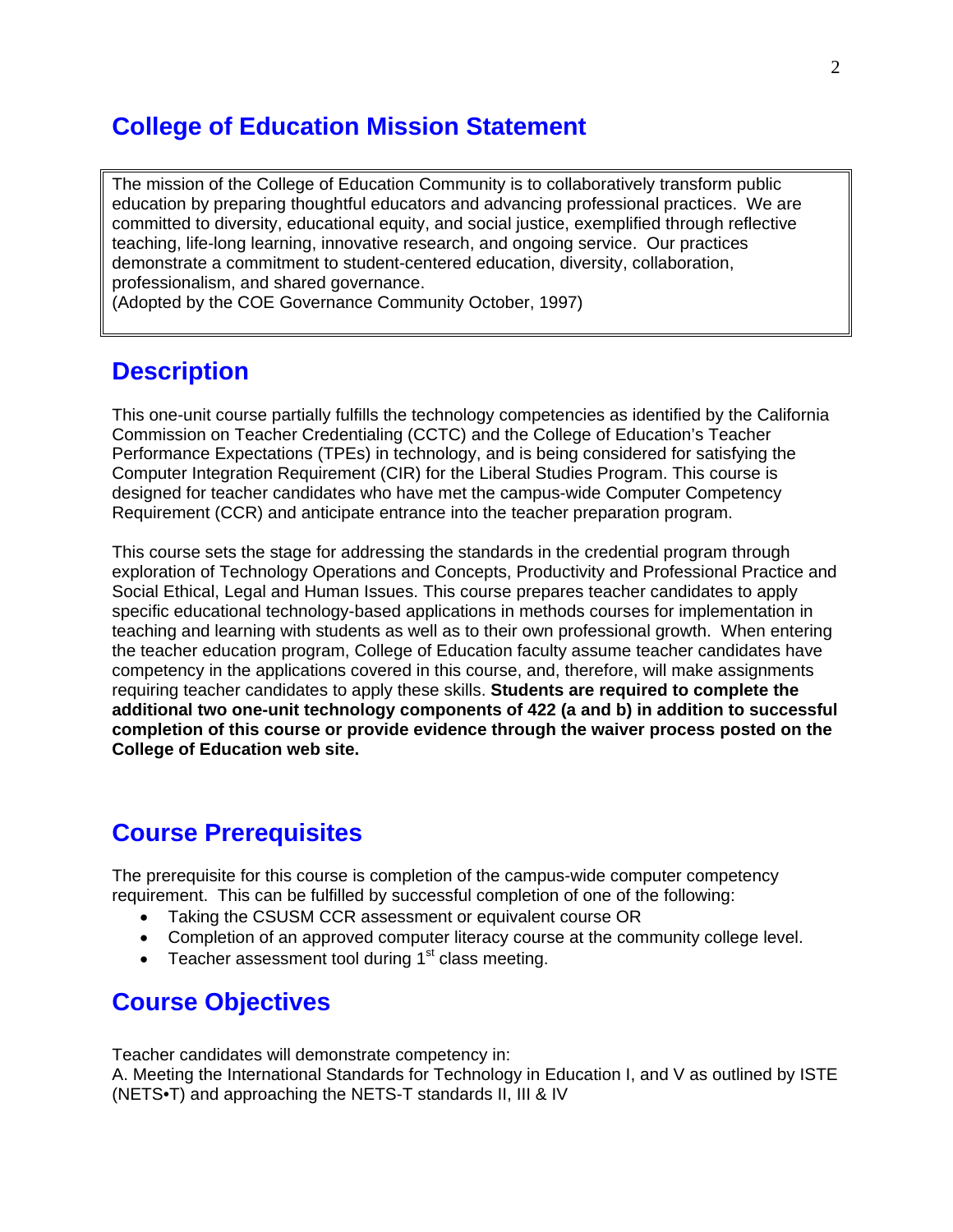B. Using a set of educational technology tools that are applied in teaching and learning within the credential program and used in public school settings.

### **Teacher Performance Expectation (TPE) Competencies**

This course is designed to help teachers seeking the Multiple and Single Subjects Credential to develop the skills, knowledge, and attitudes necessary to assist schools and districts in implementing an effective program for all students. The successful candidate will be able to merge theory and practice in order to realize a comprehensive and extensive educational program for all students. The following TPEs are addressed in this course:

Primary Emphasis

TPE 14 CSUSM Educational Technology (Based on ISTE NETS: see below)

# **California Teacher Performance Assessment (CalTPA)**

Beginning July 1, 2008 all California credential candidates must successfully complete a stateapproved system of teacher performance assessment (TPA), to be embedded in the credential program of preparation. At CSUSM this assessment system is called the CalTPA or the TPA for short.

To assist your successful completion of the TPA a series of informational seminars are offered over the course of the program. TPA related questions and logistical concerns are to be addressed during the seminars. Your attendance to TPA seminars will greatly contribute to your success on the assessment.

Additionally, COE classes use common pedagogical language, lesson plans (lesson designs), and unit plans (unit designs) in order to support and ensure your success on the TPA and more importantly in your credential program.

The CalTPA Candidate Handbook, TPA seminar schedule, and other TPA support materials can be found on the COE website.

## **National Educational Technology Standards for Teachers (NETS-T) and Students (NETS-S)**

The International Society for Technology in Education (ISTE) embarked on a collaborative three-year process to update the National Educational Technology Standards (NETS) for Students, Teachers, and Administrators. They are known as NETS-S, NETS-T, and NETS-A. We will be using both NETS-S and NETS-T as our framework.

#### **NETS-T**

Digital-age teachers perform and model the National Educational Technology Standards for Students (NETS•S) as they design, implement, and assess learning experiences to improve student learning and engagement; enrich professional practice; and provide positive models for students, colleagues, and the community. All teachers should be prepared to meet the following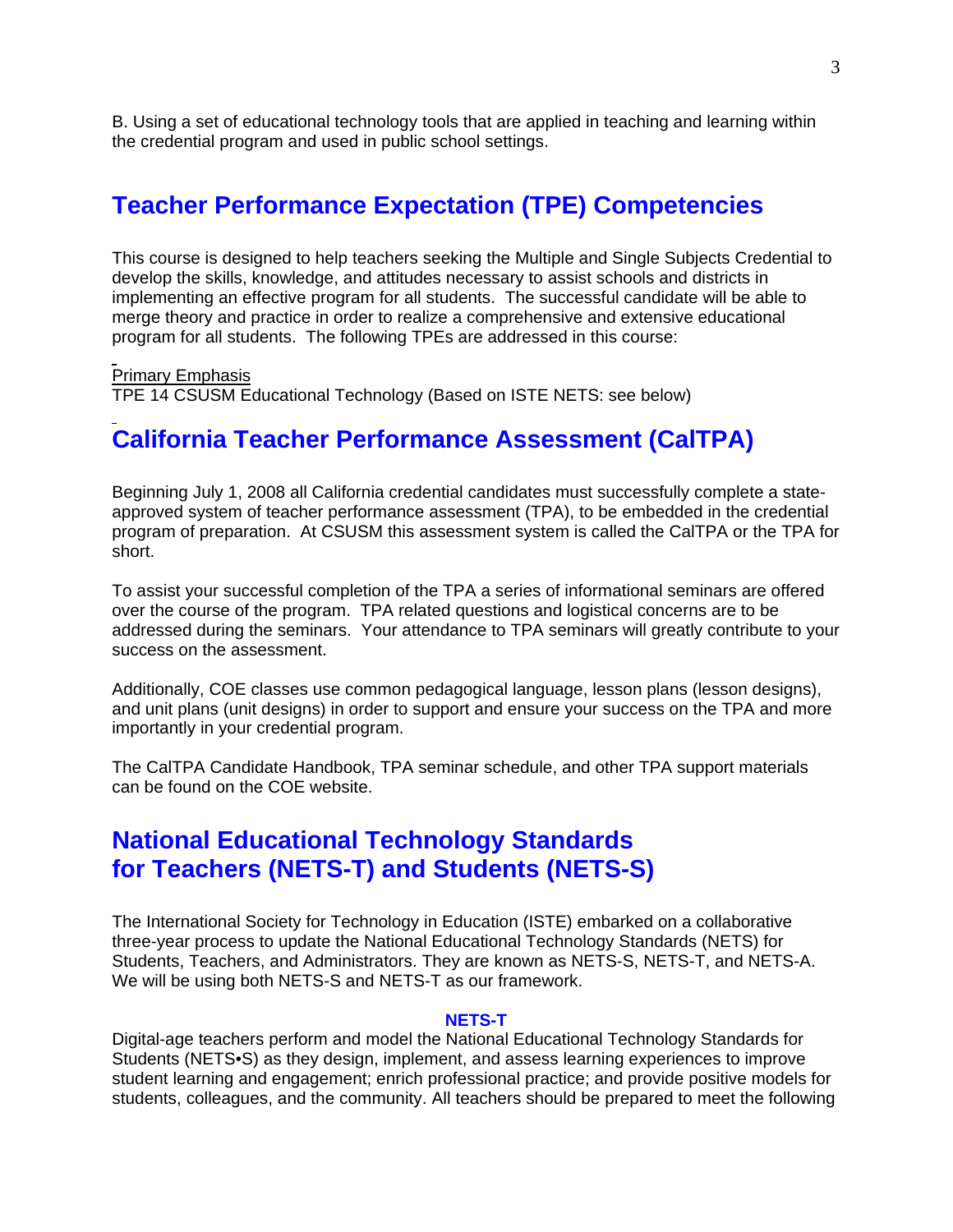standards and performance indicators. Teachers:

1. Facilitate and Inspire Student Learning and Creativity

environments. Teachers: Teachers use their knowledge of teaching, learning, and technology to facilitate learning experiences that advance student creativity and innovation in both face-to-face and virtual

- a. promote, support, and model creative and innovative thinking and inventiveness
- b. engage students in exploring real-world issues and solving authentic problems using digital tools and resources
- c. promote student reflection using collaborative tools to illuminate their own thinking, planning, and creative processes
- d. model knowledge construction and creative thinking by engaging in face-to-face and virtual learning with students, colleagues, and others

### 2. Design Digital-Age Learning Experiences and Assessments

Teachers plan and design authentic learning experiences and assessments incorporating contemporary tools and resources to maximize content learning in context and to develop the knowledge, skills, and attitudes identified in the NETS•S. Teachers:

- a. design or adapt relevant learning experiences to incorporate digital tools and resources that promote student learning and creativity
- b. develop technology-enriched learning environments that enable students to become active participants in setting their own educational goals, managing their own learning, and assessing their own progress
- c. customize and personalize student learning activities to address a variety of learning styles, working strategies, and abilities through the use of digital tools and resources
- d. provide students with multiple and varied formative and summative assessments aligned with content and technology standards and use resulting data to inform learning and teaching

#### 3. Model Digital-Age Work and Learning

Teachers exhibit knowledge, skills, and work processes that are representative of an innovative professional in a global and digital society. Teachers:

- a. demonstrate fluency in the application of technology systems and the transfer of current knowledge to learning of new technologies
- b. collaborate with students, peers, parents, and community members using digital tools and resources to support student success and innovation
- c. communicate relevant information and ideas effectively to students, parents, and peers using a variety of digital-age media and formats
- evaluate, and use information resources to support research and learning d. model and facilitate effective use of current and emerging digital tools to locate, analyze,

### 4. Promote Digital Citizenship and Responsibility

Teachers understand local and global societal issues and responsibilities in an evolving digital culture and exhibit legal and ethical behavior in their professional practices. Teachers:

- a. advocate, model, and teach safe, legal, and ethical use of digital information and technology, including respect for copyright and the appropriate documentation of sources
- b. address the diverse needs of all learners by using learner-centered strategies and providing access to appropriate digital tools and resources
- c. promote digital etiquette and responsible social interactions related to the use of technology and information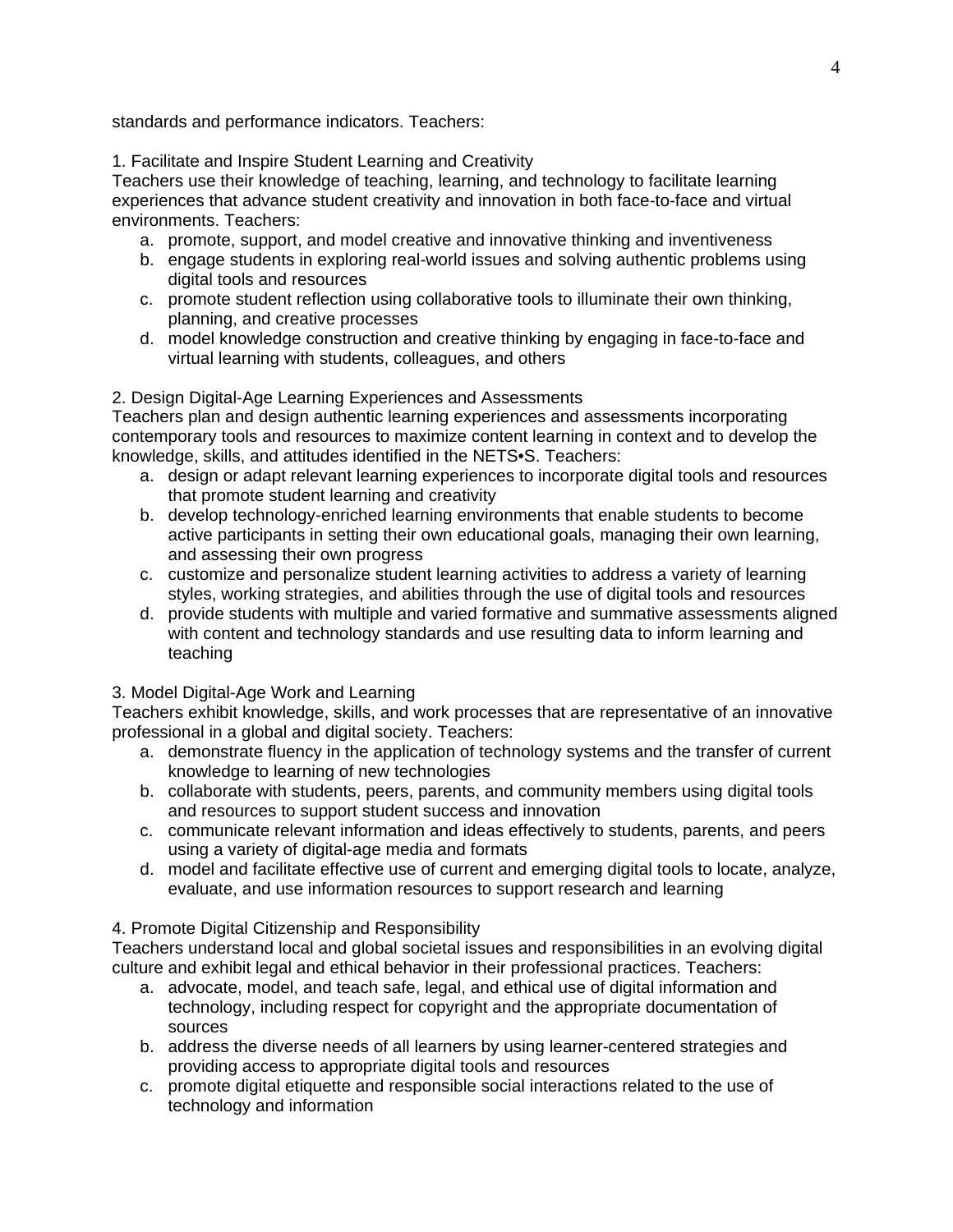d. develop and model cultural understanding and global awareness by engaging with colleagues and students of other cultures using digital age communication and collaboration tools

#### 5. Engage in Professional Growth and Leadership

Teachers continuously improve their professional practice and exhibit leadership in their classroom, school, and professional community by promoting and demonstrating the effective use of digital tools and resources. Teachers:

- a. participate in local and global learning communities to explore creative applications of technology to improve student learning
- b. exhibit leadership by embracing a vision of technology infusion, participating in shared decision-making and community building, and developing the leadership skills of others
- c. evaluate and reflect on current research and professional practice on a regular basis to make effective use of existing and emerging digital tools and resources in support of student learning
- d. contribute to the effectiveness, vibrancy, and self-renewal of the teaching profession and of their school and community

## **Required Supplies**

- A. ISTE Student Membership: (ww.iste.org) (\$54.00). **Must** be purchased at beginning of class. This is used in place of a textbook. Proof of membership is required to pass the course.
- B. Taskstream Account: www.taskstream.com (\$25 for one semester, or may be purchased for longer as this will be used in the CSUSM credential programs).
- C. Use of campus email account and WebCT for course communication (provided free).
- D. Print Card: Purchase on Campus. See details at http://www.csusm.edu/iits/support/printing/payforprint.html
- E. USB (Thumb Drive) Students are responsible for saving backup copies of all assignments. All word-processed documents MUST be saved in Microsoft Word format, available on all campus computers.

NOTE: It is not necessary to purchase the educational software, as much of the specific software titles are available on the Web in demo-version.

## **COE Attendance Policy**

*Due to the dynamic and interactive nature of courses in the College of Education, all students are expected to attend all classes and participate actively both in class and online. At a minimum, students must attend more than 80% of class time, or s/he may not receive a passing grade for the course at the discretion of the instructor. In 422A,B& C, it is essential that students attend all class face-to-face sessions. Should the student have extenuating circumstances, s/he should contact the instructor as soon as possible. Students must also log into WebCT every 3 days at a minimum during the time the course is in progress. Announcements and communication in WebCT is critical to success.* 

A good student is one who adheres to standards of dependability and promptness. If more than two hours of class sessions are missed or there is tardiness (or leave early) the teacher candidate cannot receive an A.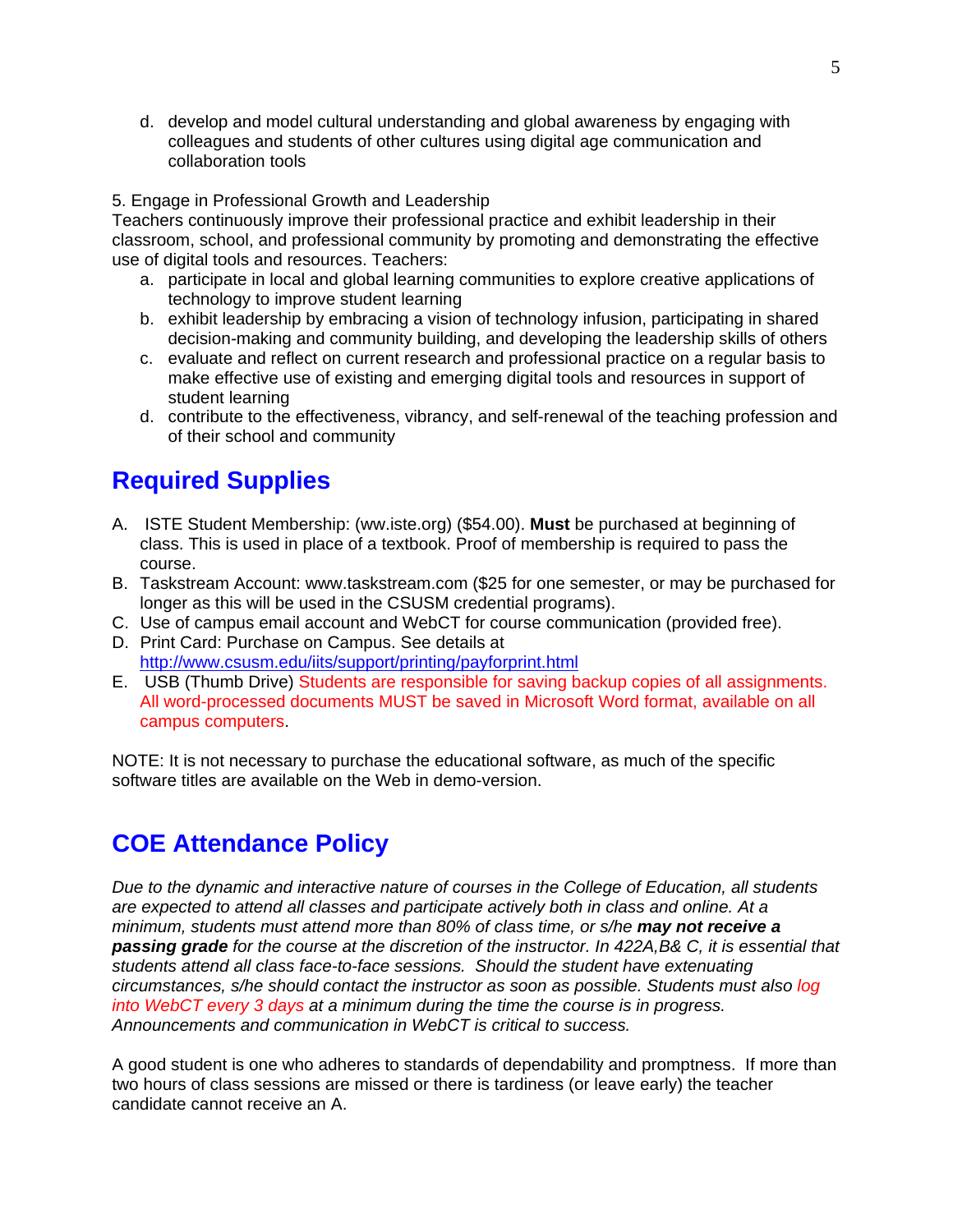## **Policy on Late Work**

**Late assignments will be penalized by a deduction in points for each day late.** After one week, late assignments receive no credit. If extraordinary circumstances occur, communicate immediately with the instructor. Remember that communication is the key to success.

In addition to attending course sessions, each student will be required to complete lab assignments each week. Some of the course assignments require students to use campus resources. All students must plan time they can work in labs on campus at least once per week in addition to class time. Students are required to check campus resources and availability of labs. Mac computers are located in UH 271, ACD 211, and Kellogg Library ( $2<sup>nd</sup>$  floor). Students are required to use campus issued-email accounts and check email and WebCT at least two times per week to communicate with instructor and peers.

## **CSUSM Academic Honesty Policy**

 "Students will be expected to adhere to standards of academic honesty and integrity, as outlined in the Student Academic Honesty Policy. All written work and oral presentation assignments must be original work. All ideas/materials that are borrowed from other sources must have appropriate references to the original sources. Any quoted material should give credit to the source and be punctuated with quotation marks.

Students are responsible for honest completion of their work including examinations. There will be no tolerance for infractions. If you believe there has been an infraction by someone in the class, please bring it to the instructor's attention. The instructor reserves the right to discipline any student for academic dishonesty in accordance with the general rules and regulations of the university. Disciplinary action may include the lowering of grades and/or the assignment of a failing grade for an exam, assignment, or the class as a whole."

Incidents of Academic Dishonesty will be reported to the Dean of Students. Sanctions at the University level may include suspension or expulsion from the University.

## **Plagiarism**

As an educator, it is expected that each student will do his/her own work, and contribute equally to group projects and processes. Plagiarism or cheating is unacceptable under any circumstances. If you are in doubt about whether your work is paraphrased or plagiarized see the Plagiarism Prevention for Students website http://library.csusm.edu/plagiarism/index.html. If there are questions about academic honesty, please consult the University catalog.

# **Authorization to Teach English Language Learners**

The CSUSM credential program has been specifically designed to prepare teachers for the diversity of languages often encountered in California public school classrooms. The authorization to teach English learners is met through the infusion of content and experiences within the credential program as well as additional coursework. Students successfully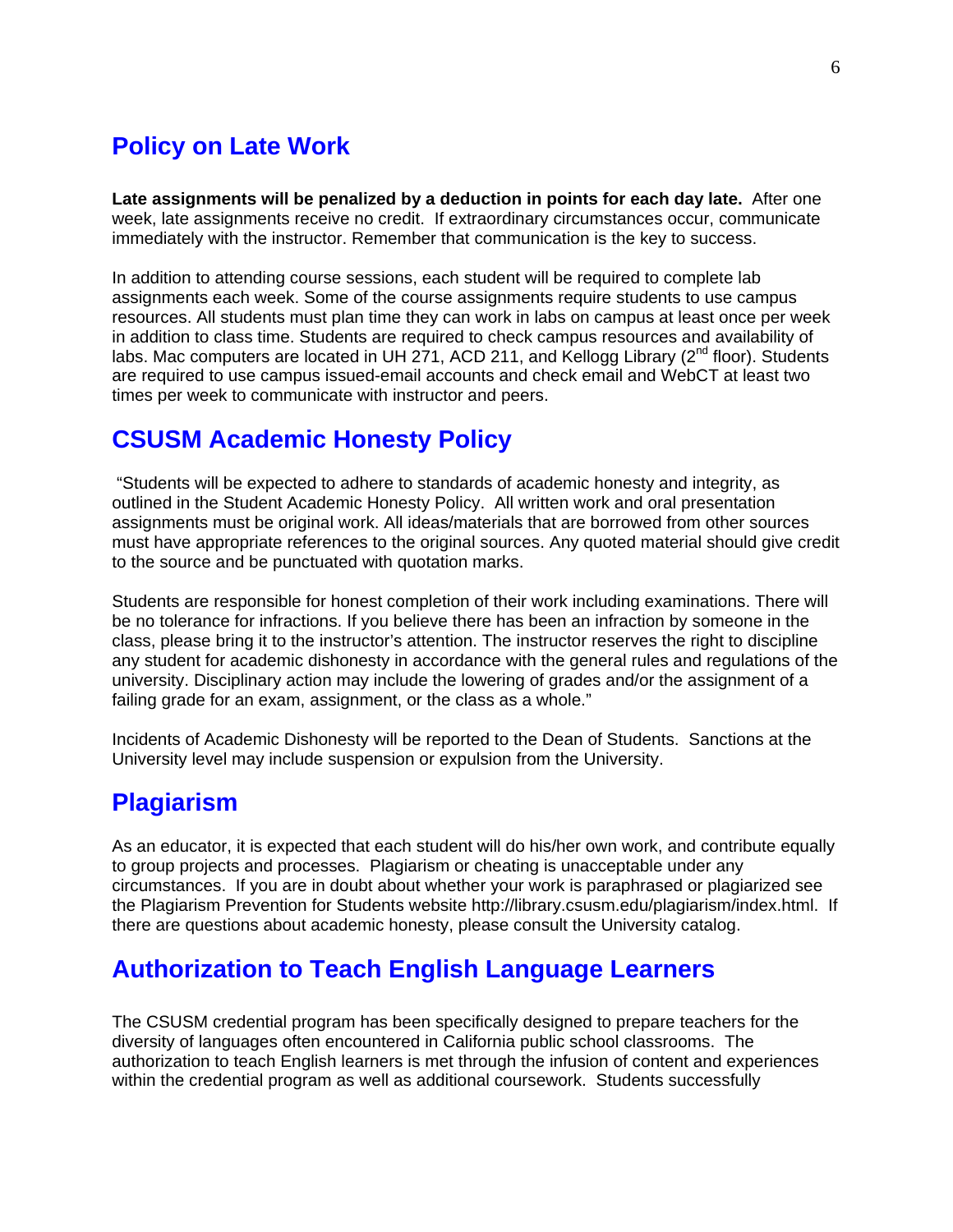completing this program receive a credential with authorization to teach English learners. (Approved by CCTC in SB2042 Program Standards, August 2002)

### **Disabled Student Services**

Students with disabilities who require academic accommodations must be approved for services by providing appropriate and recent documentation to the Office of Disabled Student Services (DSS). This office is located in Craven Hall 5205 and can be contacted by phone at (760)750- 4905, or TDD (760)750-4909. Students authorized by DSS to receive accommodations should meet with the instructor during office hours or by appointment.

## **Writing Requirement**

The CSUSM writing requirement of 2500 words is met through the completion of course assignments. Therefore, all writing will be looked at for content, grammar, spelling and format.

### **Assignments and Assessment**

In order to successfully complete this course, the assignments must be completed at an acceptable level noted on assignment requirements and project rubrics. In addition to the assignments described below, performance assessment on the teacher candidate's ability to perform tasks using the software will be assessed. Because the content of this course contributes to passage of multiple TPEs, successful completion is imperative. Failure to successfully complete this course will prohibit a teacher candidate from continuing in the program beyond the first semester. The percentage of weight of each assignment is noted next to the description of the topic below.